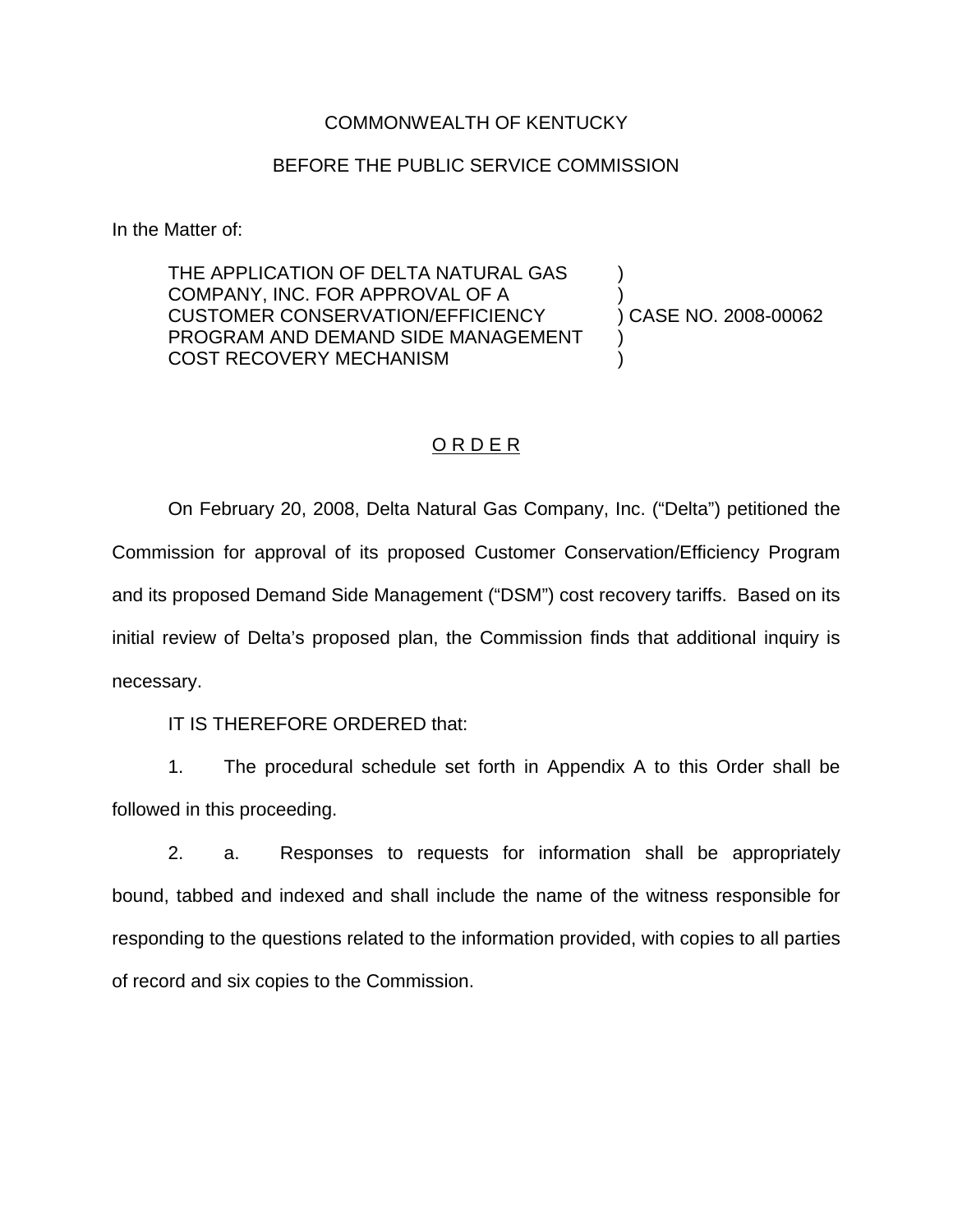b. Each response shall be answered under oath or, for representatives of a public or private corporation or a partnership or association or a governmental agency, be accompanied by a signed certification of the preparer or person supervising the preparation of the response on behalf of the entity that the response is true and accurate to the best of that person's knowledge, information, and belief formed after a reasonable inquiry.

c. Any party shall make timely amendment to any prior responses if it obtains information which indicates that the response was incorrect when made or, though correct when made, is now incorrect in any material respect.

d. For any requests to which a party fails or refuses to furnish all or part of the requested information that party shall provide a written explanation of the specific grounds for its failure to completely and precisely respond.

3. Service of any document or pleading shall be made in accordance with Administrative Regulation 807 KAR 5:001, Section 3(7), and Kentucky Civil Rule 5.02.

4. All documents that the Commission requires any party to file with the Commission shall also be served upon all parties of record at or before the time of filing.

5. All parties shall respond to any interrogatories and requests for production of documents that Commission Staff submits in accordance with the procedural schedule set forth in Appendix A.

6. Motions for extensions of time with respect to the schedule herein shall be made in writing and will be granted only upon a showing of good cause.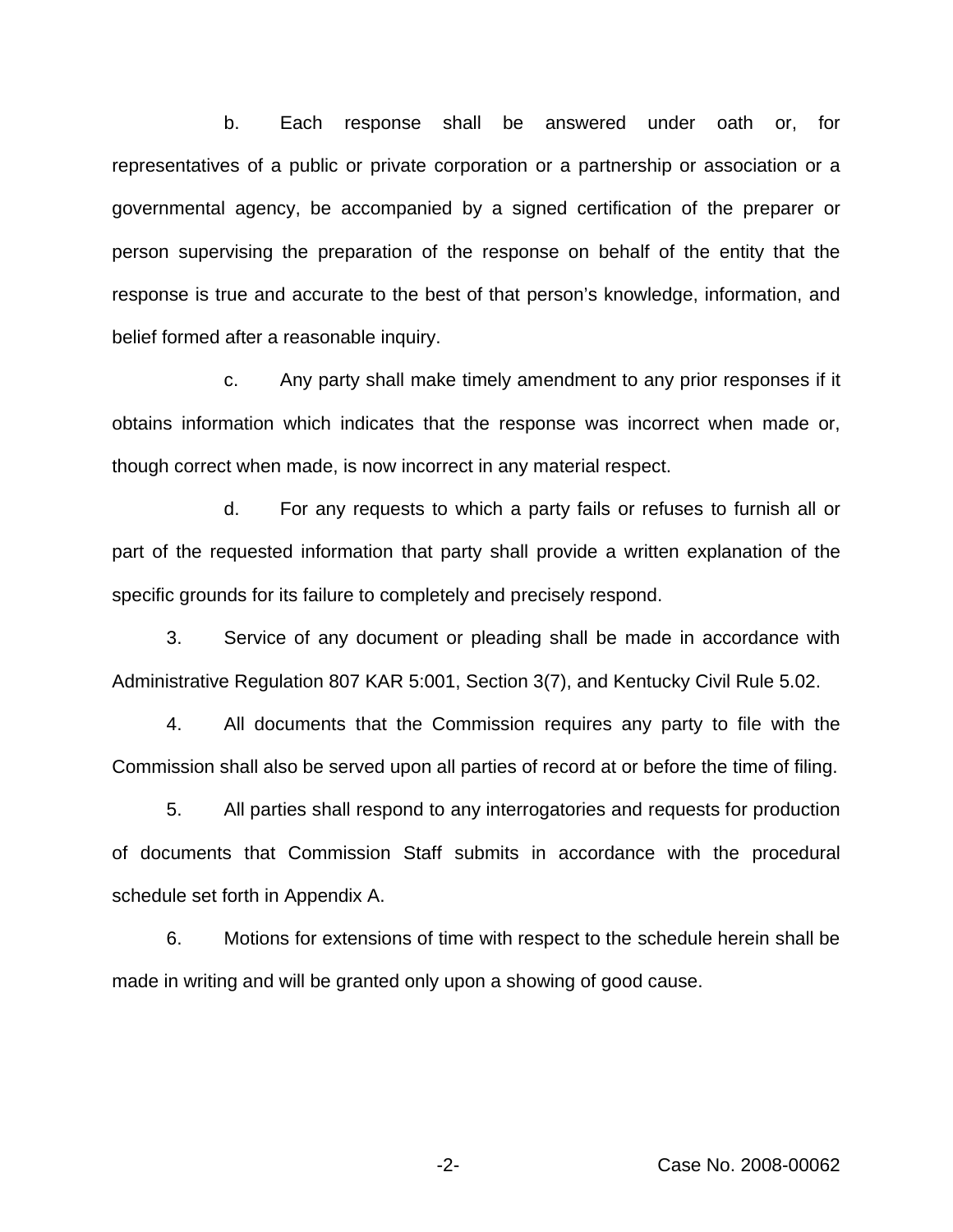Done at Frankfort, Kentucky, this 31<sup>st</sup> day of March, 2008.

By the Commission

Commissioner Clark Abstains.

ATTES Sfuntso **Exécutive Director**